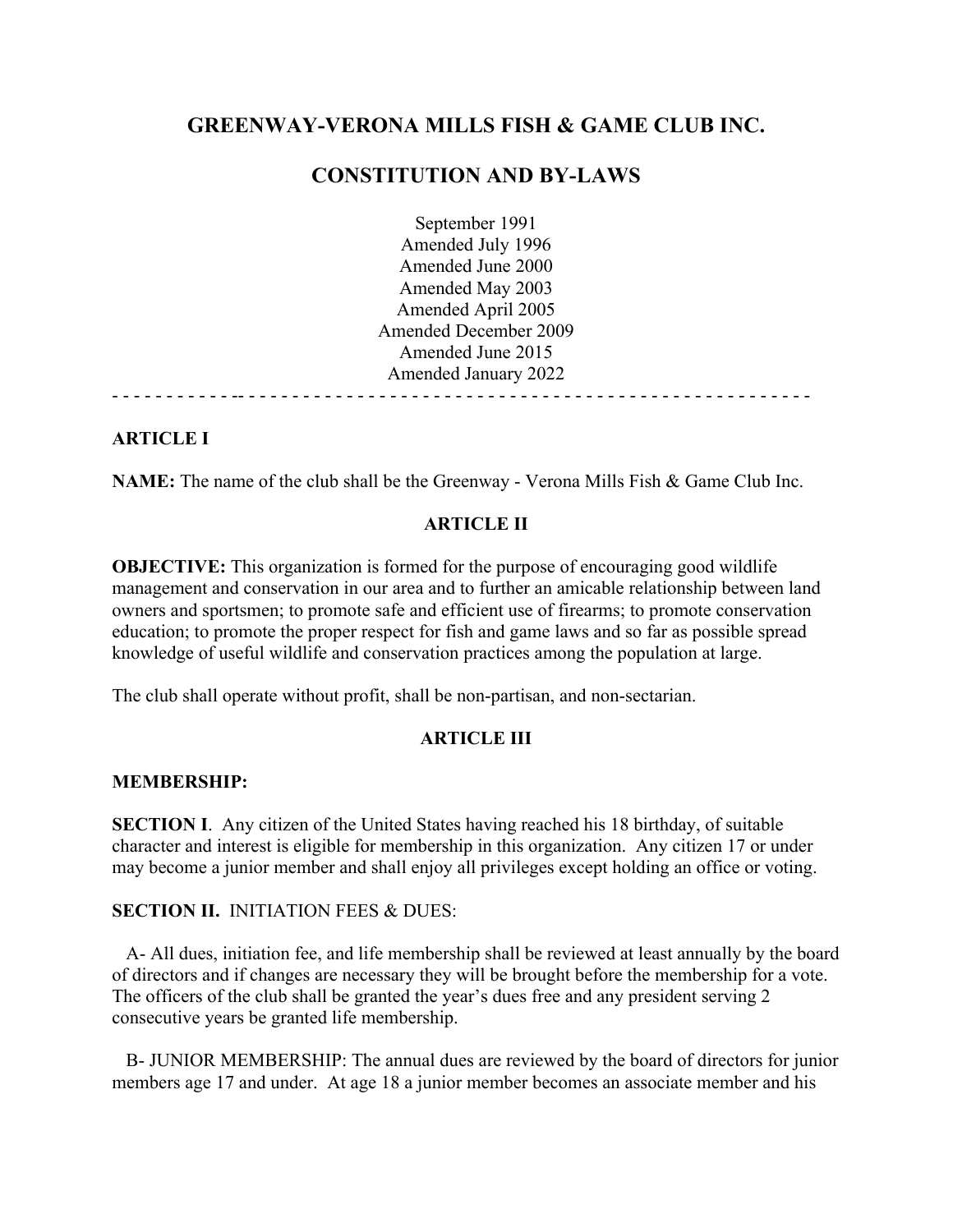name goes to the top of the waiting list. He will pay the regular dues but WILL NOT BE REQUIRED TO PAY THE initiation fee.

C- ALL NEW MEMBERS paying dues and initiation fee after 12/31 will not be responsible for dues the following year.

SECTION IV:There shall be a maximum of 300 paid active members. Landowners, junior members, and life members are not included in the above number

# SECTION V: Life Members:

- (1) Members age 70 and above with at least 5 years as an active member in the Club.
- (2) Exceptional performance within the club (voted on by membership).
- (3) 60% disability or more.

# SECTION VI: Lapses In Membership

A- In the event that any member is drafted into the armed services orenlists and is serving on active duty, his place will be kept open in the club until his return. No dues will be asked while the member is in the service of his country, providing they notify the club in writing. This member will have one year after his return to contact the club for reinstatement.

B- In the event that finds it necessary to leave the area for a period of time, due to circumstances beyond their control, but expects eventually to return to the area at some future date and wishes to preserve their membership in the club without penalty; a request for a leave of absence must be submitted in writing to the Board of Directors for approval. Upon such approval the member will be placed on inactive status and will owe no annual dues. Upon return to the area the member will have up to one year to notify the Board of Directors of his return for reinstatement. No initiation fee will be charged.<br>C- In the event any member drops out of the club for a period of time or fails to renew his annual

membership within the prescribed grace period, an initiation fee will be charged for reinstatement. (Re:Article IV, Section VII)

## ARTICLE IV

## MANAGEMENT:

# SECTION I: BOARD OF DIRECTORS:

Overall management of the club shall be the responsibility of the Board of Directors.

1 - The Board of Directors shall have the duty to manage the affairs of the club and to make all contracts necessary for the proper transactions of all business. They shall have responsibility for all matters pertaining to the care, conduct, control, supervision and management of the club and its finances.

2 - It shall be the duty of the Board of Directors to prescribe and publish rules regulating the use and occupancy, care and protection of club property.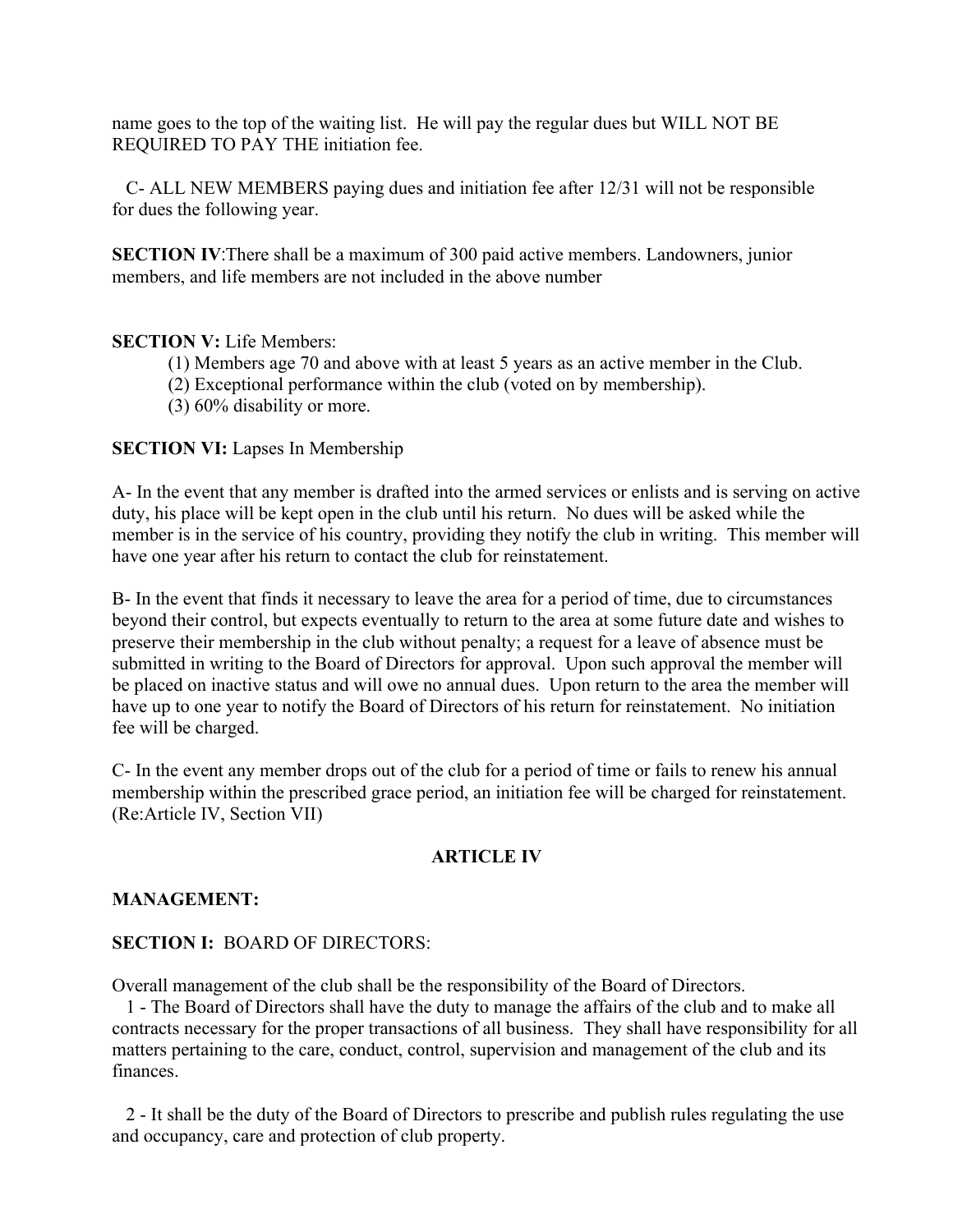3 - The Board of Directors shallhave veto power over issues voted upon at a regular meeting. This power may be exercised by a majority of the Board members present at the meeting.<br>4 - The Board of Directors shall, by the January meeting, assess the number of club

activities, capital improvements, or repairs to club facilities required, and levy upon the membership (excluding landowners, junior members, active military members, and members on leave) a proportional amount of club participation required of each member to accomplish the designated club activities. Member participation may be in the form of donated labor, and/or materials, and/or club services, and/or a monetary assessment in lieu there-of. Club officers, members of the board of directors, and designated activities chairmen shall be considered as participating in club activities for this purpose. The fulfillment of this obligation shall be performed during the fiscal year of the assessment.

5 - It shall be the duty of the Board of Directors to recommend a budget for approval by the members at the January meeting. A proposed budget will be drafted by the Treasurer and presented at the board meeting preceding the January regular meeting.

SECTION II: The Board of Directors shall meet for the transaction of business whenever necessary, but no less than three time a year.

**SECTION III:** The Board of Directors will consist of five officers of the club and four additional members elected from the floor. The elected members will serve two year terms staggered such that two new members will be elected each year. Elected members may serve a maximum of two consecutive terms. The past president shall serve a one year term on the Board of Directors immediately following his term as president.

SECTION IV: The Greenway-Verona Mills Fish & Game Club Inc. shall have as officers a President, Vice President, Secretary, Membership Chair, Treasurer as well as four (4) Directors who will be nominated and elected from the floor at a regular meeting in February. The elected officers will assume their duties at the first regular meeting following the election. Regular meetings will be held on the second Wednesday of each month in such a place asthe president prescribes. No member shall hold office unless he has attended at least six (6) meetings the previous year, unless approved by the Board of Directors.

**SECTION V:** The duties of the officers. It shall be the duty of the President to preside at all meetings of the club and to serve as spokesman for the club. The president's term of office will be limited to two consecutive years. There are no restrictions on the number of terms a member may serve as president in conjunction with this stipulation. The Board shall present a slate of officers not later than the November meeting and each monthly meeting thereafter.

It shall be the duty of the Vice-President to carry on the business of the club in the absence of the President.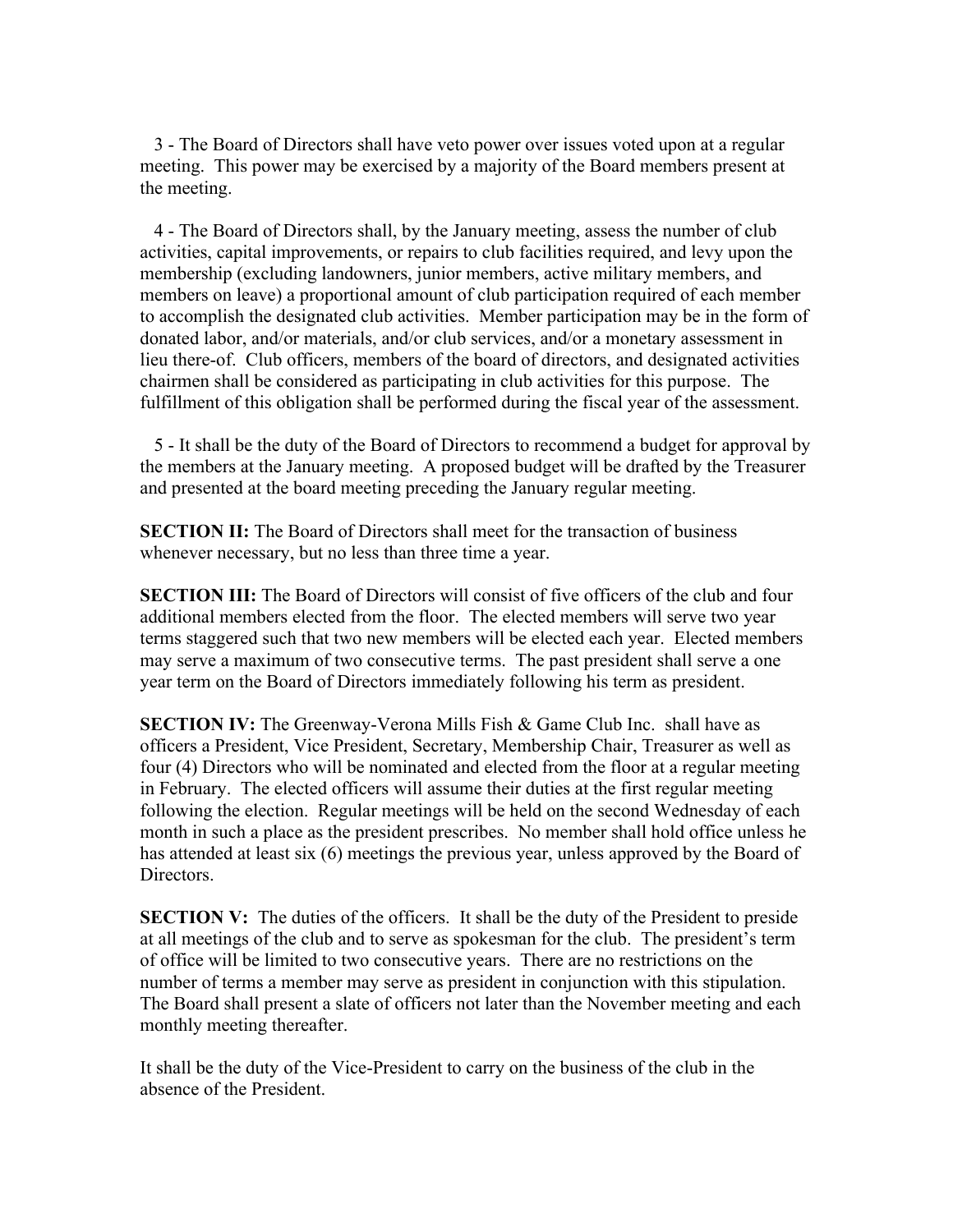It shall be the duty of the Secretary to carry on the correspondence of the club and to keep the minutes of all meetings.

It shall be the duty of the Membership Chair to oversee new membership and the collection of dues and donations of from members. The Membership Chair will oversee the distribution of entry (key) cards, maintain membership data base, and oversee the electronic key entry system. Membership Chair will also review the bank statements

It shall be the duty of the Treasurer to oversee the banking of all money, records, all income and disbursements and to report at all monthly meetings. The Board may

designate another board member to review the bank statements.<br>It shall be the duty of president or secretary to read any report, if provided, when a board member is absent from a meeting. If the secretary is absent the president can designate a board member to fulfill the role of the secretary for that meeting.

The Board of Directors will act as an intervening body to keep watch over club proceedings.

**SECTION VI:** Vacancies in office shall be filled by nomination and election at the next meeting after the vacancies occur.

**SECTION VII:** The club dues are due by the March meeting. If dues are not paid by the March meeting, there is a thirty (30) day grace period, after which anyone not paid will be dropped from the roles.

SECTION VIII: In the event there is an emergency need for funds, the Board of Directors may make an assessment of all members (excluding landowners, Junior members, active military service members, and members on leave).

SECTION IX: All checks must be signed by the Treasurer and at the discretion of the board counter signed by another officer, designated by the board. At such time as this organization shall be dissolved, any remaining assets shall be donated to the NYS Conservation Dept..

# ARTICLE V

# LANDOWNERS:

SECTION I: Landowner members will be considered for a landowner's membership at the discretion of the Board of Directors. They will be issued a membership card, button and courtesy cards to be used at their own discretion.

SECTION II: All land owner members can deny access on their land to anyone, member or non-member.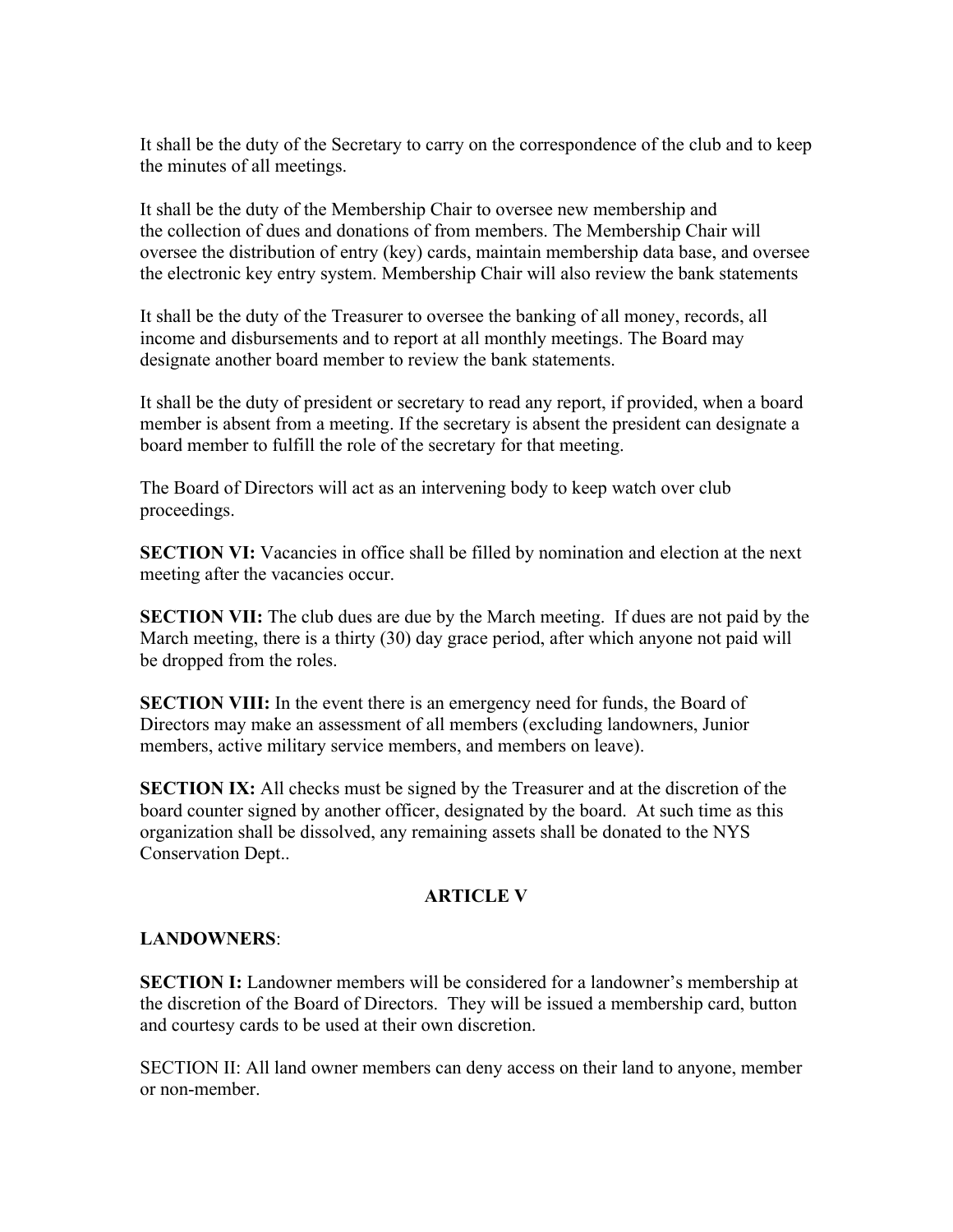### SECTION III: Deleted

# ARTICLE VI

SECTION I: It will be necessary for any member wishing to utilize landowner member lands to contact the landowner and to follow the landowner's directions on how to conduct themselves on the landowner's property.

SECTION II: It shall be the privilege and duty of all members, when they meet strangers on club posted property, to request from them in a polite manner, proof that they have a right to trespass. It shall also be the duty of all members to take the license number of all trespassers or other unauthorized persons and to turn this information over to a conservation officer to be dealt with accordingly.

### SECTION III: Deleted

SECTION IV: No member of the club shall give to any person permission to hunt or fish on any landowner member land he does not personally own. Guest permission is only obtainable from the landowner member. No club member shall take or transport from the club or landowner member property any illegal game of any kind and is obliged to report any such activity he or she is aware of to the proper authority.

### ARTICLE VII

SECTION I: Any member of the club may be dismissed for violation of the Club's Constitution and By-Laws and/or rules of conduct, or if his conduct becomes of objectionable nature to the other members. Upon complaint of any member to the President or other officer, the accused member's membership and access to the club may be suspended until the member's hearing, depending on the seriousness of the complaint. The accused member shall be notified of the charge, their membership status, and then shall be allowed to speak in his own defense at the next monthly meeting of the club, or at a meeting of the Board of Directors. A majority of the members present has the authority to expel any member of the club, or impose the appropriate punishment.

### ARTICLE VIII

**SECTION I:** If it is deemed necessary to amend the Constitution and By-Laws of the club all members will be notified electronically (email and postings on the club's webpage) by the board of the date, time and place of the meeting. Before the Constitution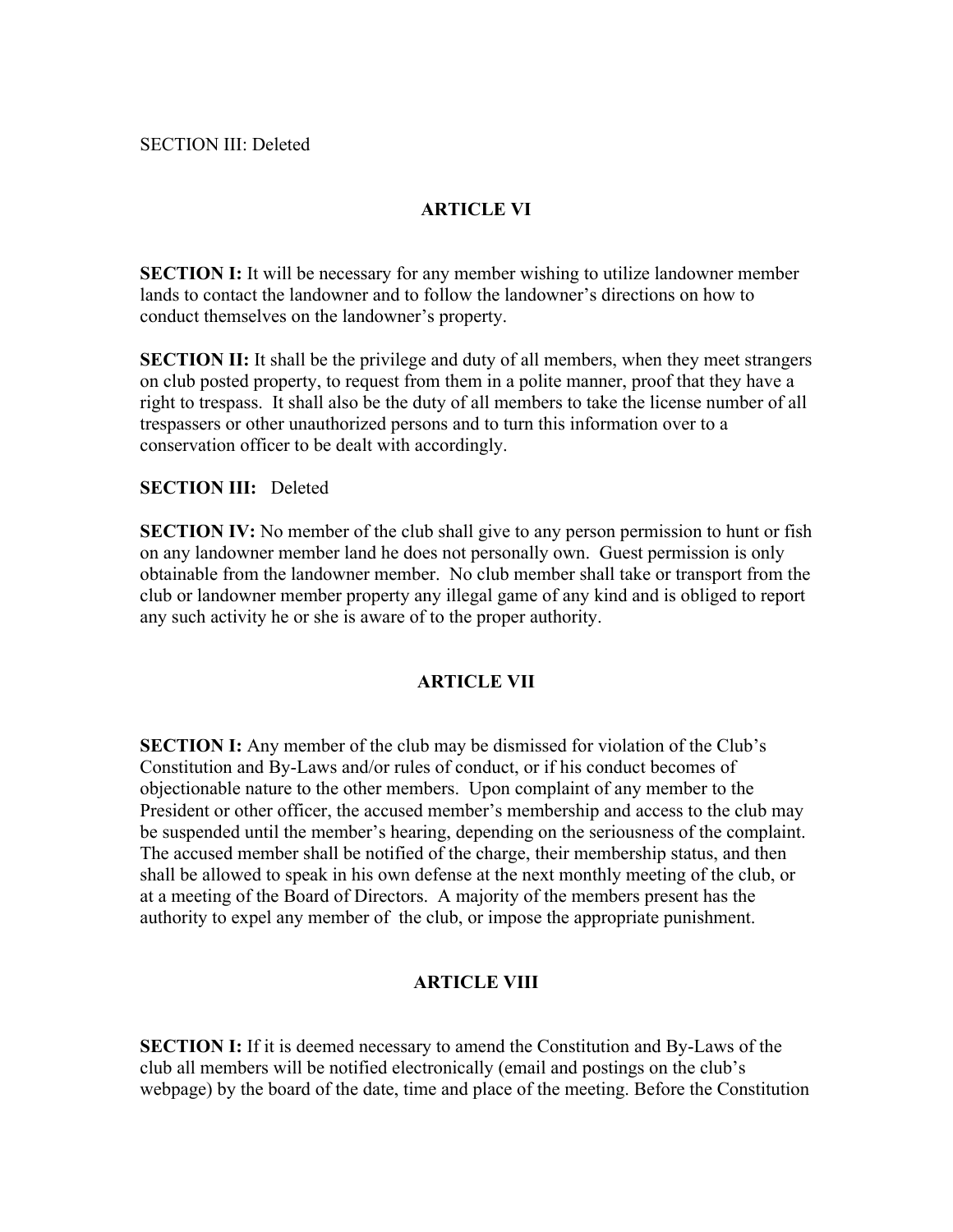and By-Laws can be amended, two-thirds of the votes cast must be in favor of the proposed amendments.

### ARTICLE IX

SECTION I: The clubhouse will be open to outside activities at the discretion of the Board of Directors.

### ARTICLE X

### PROPERTIES:

**SECTION I:** The club shall not be responsible for any personal property of any member, friend, or guests of members on club property. All vehicles entering the property of the club shall do so at the owners risk. All vehicles shall be parked in the area designated for this purpose.

SECTION II: It shall be the duty of the members of this club and their guests to clean and maintain the property in good condition upon leaving the club grounds.

Last Amendment: July 1996; Article III, Section VI.

Last Amendment: June 2000; Article V, Section III Article VI, Sections I, III, and IV Last Amendment: May 2003; Article IV, Section V

Last Amendment: April 2005; Article III, Section VI; A

Last Amendment: December 2009; Article III, Section II; D Article III, Section IV

Last Amendment: June 2015; Article III, Section IV Article IV, Section V Article V, Section III